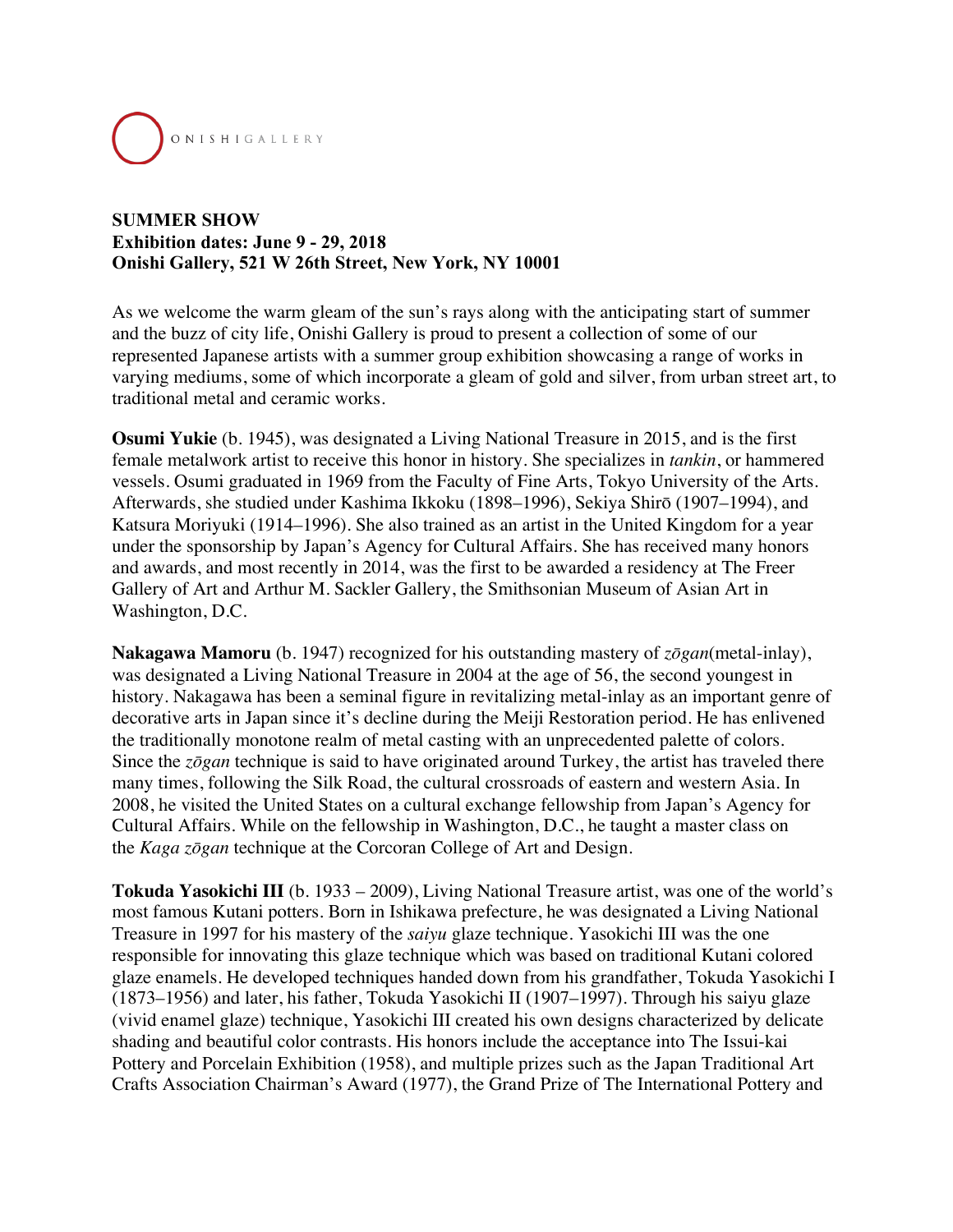Porcelain Exhibition (1990), and the Medal with Purple Ribbon given by the Emperor of Japan (1993).

**Sako Ryuhei** (b. 1976), born in Okayama Prefecture, graduated from Hiroshima City University in the Department of Design and Applied Arts in 1999, and then earned his master's degree in 2002 from the same institution. Sako Ryuhei creates pieces using Mokume-gane, a Japanese metal technique dating back to the 17th century. First, very thin different colored alloyed metal sheets are layered and bonded. Then the layers are cut into, or drilled, and reworked. Achieving a successful lamination takes a very skilled artist, and although his work is based on research and experimentation using this tradition process, he manages to create very contemporary pieces. In 2004, he became a member of the Nihon Kōgeikai (Japanese Handcrafts Association) and in 2013, during his first exhibition outside Japan, the Victoria and Albert Museum purchased one of his pieces for their public collection.

**Tokuda Yasokichi IV** (b. 1961) succeeded her father, Tokuda Yasokichi III, a revered Kutani potter and a "Living National Treasure" artist. Tokuda inherited the techniques of their family style of Kutani porcelain production that features saiyu glazing. Tokuda's personal sensibility as a female artist lends her a unique perspective on the tradition that is reflected in her choices of color and interpretations of form. Tokuda is one of few female heads of a traditional potting lineage in Japan, due to those succeeding the family are most often male. However, her father decided to pass on the family's name and practice to her. It was a challenge to make a place for herself as head artist of the family tradition in a still male-dominated social structure, but Tokuda successed in defining her own signature style and creative voice all her own.

**Shun Sudo** (b. 1977), based in Tokyo, has been deeply influenced by American pop culture from a young age and has spent his 20s traveling around the United States. When he returned home to Japan in his early 30s, he began working on paintings that reference his creative roots both in Japanese culture and the contemporary street culture of Western life. As a result, Sudo developed two artistic styles that reflect the two different aspects of his personality.

**Ōhi Toshio Chōzaemon XI** (b. 1958) is the 11th generation head of his family's lineage. He illustrates this legacy of Ōhi ware in bowls and other items for tea ceremonies, both utilitarian and purely aesthetic. Ōhi earned a master's degree in fine art from Boston University and in addition, his many opportunities aboard enabled him to develop his own perspective and understanding of his family's Ōhi ware. His sharp forms and nuanced colors are the results of both the long Ōhi ware tradition and the artist's inspirational journeys around the world. In 2015, he received the Japan Prime Minister Award at The 54th Japan Contemporary Kōgei Exhibition, which was held at Tokyo Metropolitan Art Museum in Japan.

**Hata Shunsai III** (b. 1976) is a metal artist whose family has been rooted in Kanaya-machi for generations. Kanaya-machi is a district in Takaoka, a city in Toyama prefecture, which is steeped in history. This area of Japan has been well known for centuries for its exceptional metal ware crafts. To this day, some of the best metal artists, including Living National Treasures, hail from this area. Hata has carried on his family's tradition of making teakettles, learning the craft by observing his father at work since his youth. He says, "I select water as my main theme, and I create designs that give an impression of transparency so that the viewer becomes unaware of the